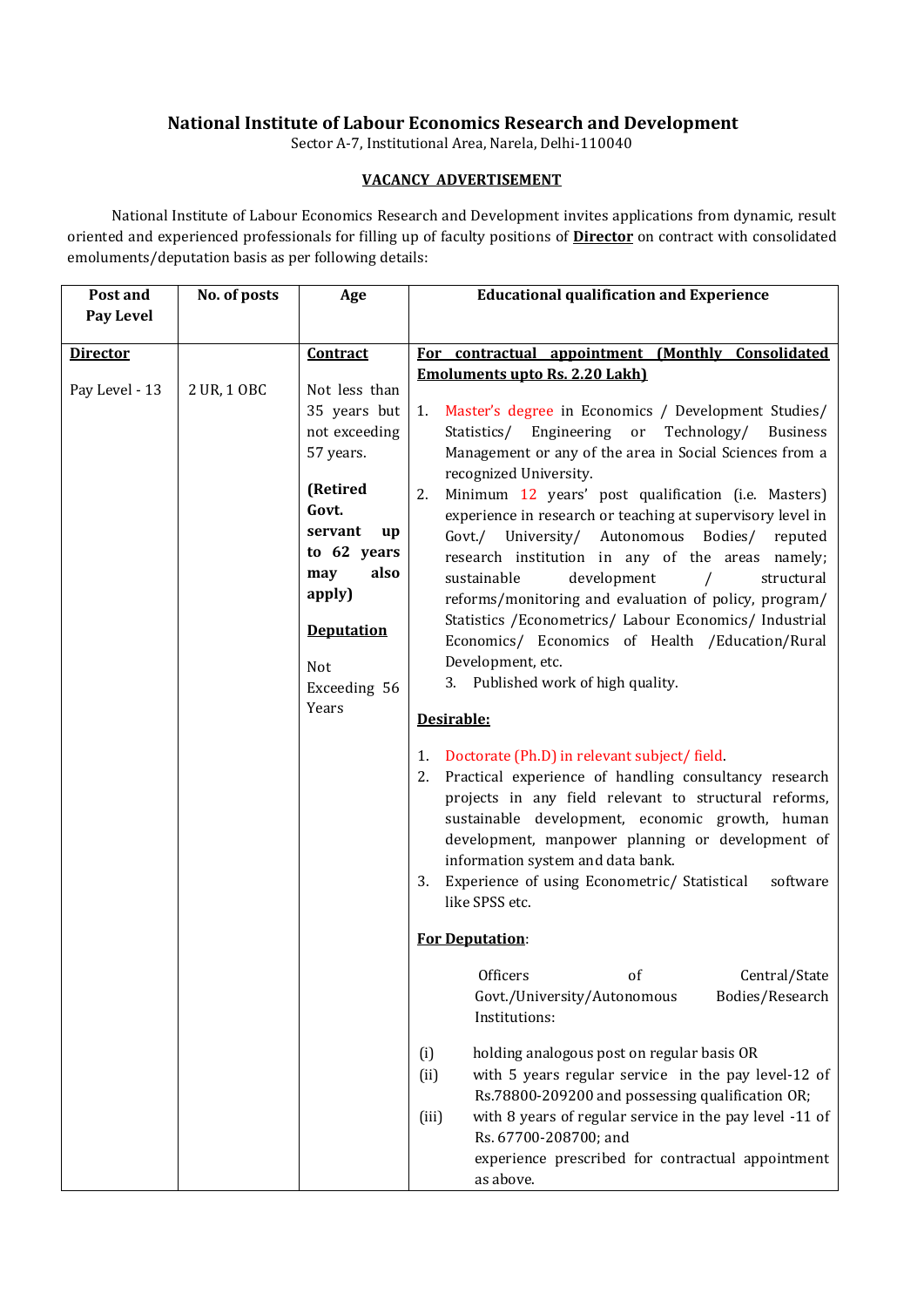## **1. Other terms and conditions:**

- a) Applicant must be Citizen of India. The term of Contract will be Initially for a period of three years and further extendable for another two years depending upon performance. The terms and conditions for appointment on deputation will be regulated as per DoPT orders and guidelines issued from time to time.
- b) Those employed in Govt./Public Sector Organisation, Autonomous Body must send their application through proper channel.
- c) Relaxation to deserving candidates will be considered as per rules and discretion of the competent authority.
- d) Outstation candidates called for Interview will be paid 3rd AC class return rail/bus fare by the shortest route.
- **e)** The candidates shall be required to enclose **three pieces of published research work** along with application. **The selection may be based on presentation followed by the interview.**
- f) The candidate seeking reservation under SC/ST/OBC/EWS shall be required to enclose attested copies of caste certificate issued by the appropriate authority in prescribed format, in support of their claim.
- g) The Candidates seeking reservation under OBC and EWS shall be required to give a declaration/undertaking duly signed by the candidate in the prescribed format stating that "I belong to non-creamy layer/economically weaker section" as per the norms prescribed by the Govt. of India. No reservation is applicable in case of appointment on Deputation.
- h) On appointment, the contractual employees will not be entitled to gratuity, leave encashment, CPF/NPS, residential accommodation, official transport. They will however be entitled to 8 days leave on pro-rata basis in a calendar year. However, the candidates appointed on deputation will be placed in the prescribed pay scale and terms and conditions of their services will be regulated as per DoPT orders and guidelines issued from time to time.
- i) The Institute reserves the right not to fill up any or all vacancies of the post advertised and may at its discretion change the number of vacancies as per requirement. Applications incomplete in any form or received after the closing date will not be considered.
- j) Preference will be given to those candidates who have experience in generating revenues from research and training assignments/activities.
- k) Departmental Joint Director working on regular basis, if any and selected as Director will be considered on promotion basis.
- l) Director-General reserves the right to accept or reject any application as per his discretion and no correspondence will be entertained in this regard.